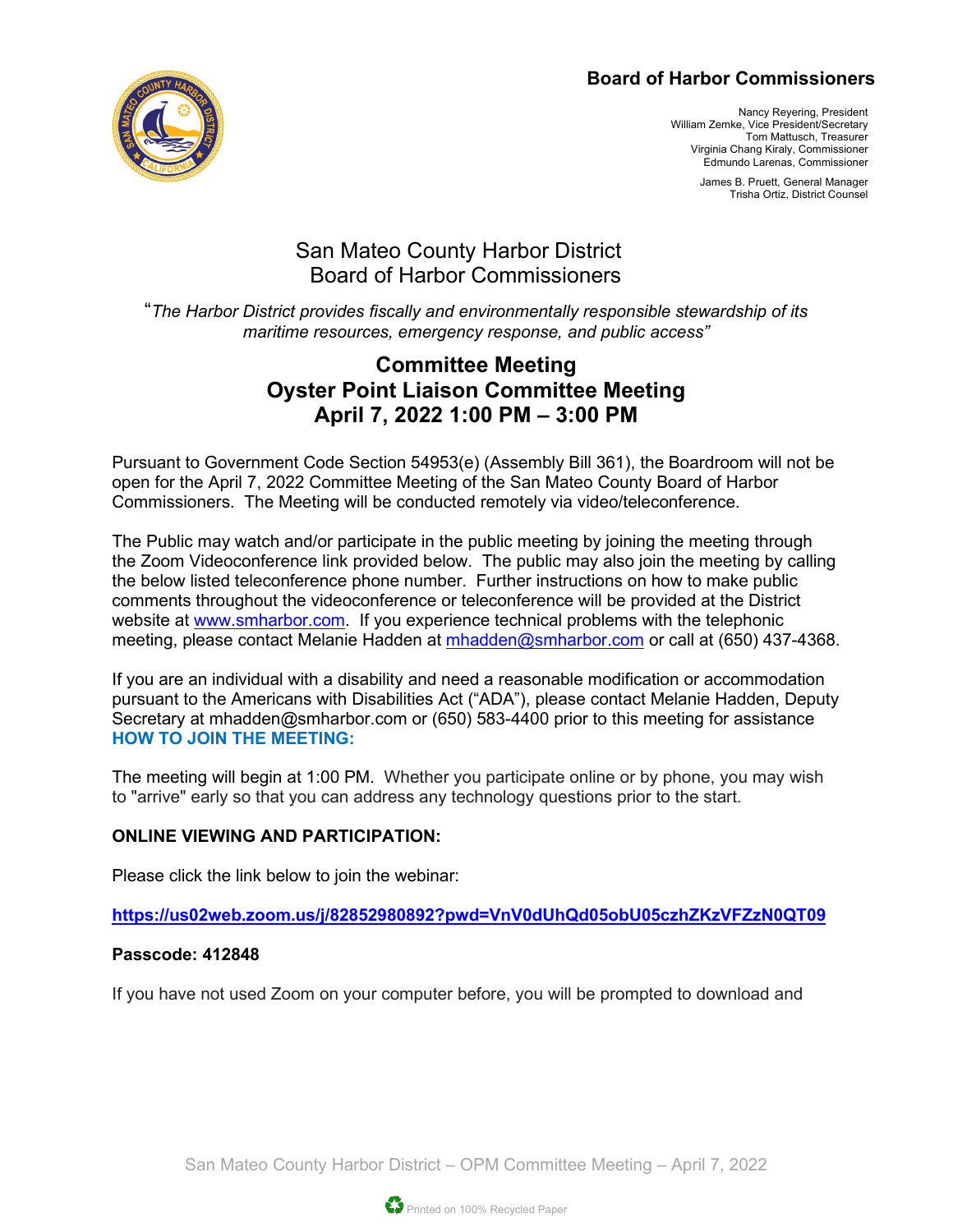install the Zoom software on your computer. If it is already installed, you may still be prompted to allow Zoom to run. Please enable the software to download and run to join the meeting via computer.

#### **AUDIO**

- BY COMPUTER AUDIO: When joining via the Zoom app, you will automatically be joined in via computer audio. You may be prompted to confirm that you wish to join via computer audio.
	- o Please ensure your computers speakers are enabled and sound is switched on.
- BY PHONE: If you are unable to join via computer, or do not have speakers or a microphone on your computer, you can dial in for audio. You may call any one of the meeting numbers below and enter the meeting ID and password when prompted.

+1 669 900 6833 (San Jose) +1 253 215 8782 (Tacoma) +1 346 248 7799 (Houston) +1 312 626 6799 (Chicago) +1 929 205 6099 (New York) +1 301 715 8592 (Germantown) +1 877 853 5257 (Toll Free) +1 888 475 4499 (Toll Free)

Webinar ID: 828 5298 0892 Passcode: 412848

#### **HOW TO MAKE A PUBLIC COMMENT OR ASK A QUESTION:**

If you would like to speak during the public comment portion of the meeting, you have the following options:

- **ONLINE**: Raise your hand in the meeting controls at the bottom of your screen.
- **PHONE**: Press \*9 to raise your hand to request to be unmuted to make comments.

**Note:** Please request to speak using the method from which you prefer to comment. For example, if you are joining via computer (for viewing) *and* phone (for audio/commenting), please raise your hand by dialing \*9 on the phone if you wish to use your phone to speak. If you wish to use your computer, please raise hand using the meeting controls at the bottom of your screen.